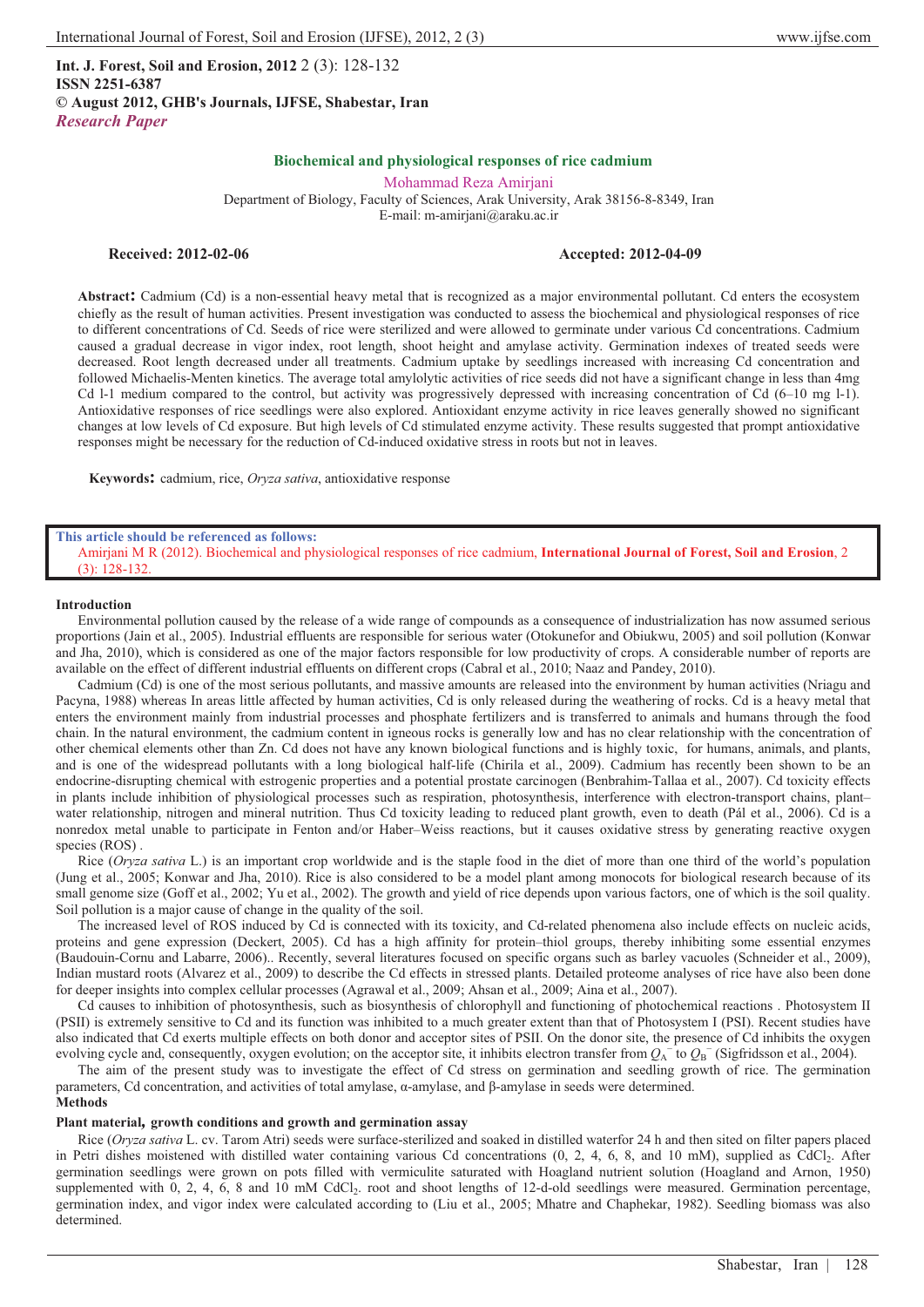#### **Cd determination**

The washed roots were immersed in 20 mM EDTA solution for 10 min, re-washed and dried in an oven. The samples were ground, weighed, and digested with a mixture of  $HNO<sub>3</sub>-HClO<sub>4</sub>$  (He et al., 2006). The Cd concentration in the digestion solution was analyzed by atomic absorption spectroscopy (Hitachi Z- 81001).

## **Determination of amylase activity**

Total amylolytic activity,  $\alpha$ -amylase activity and  $\beta$ -amylase activity of 12 d germinated seeds were measured according to the method of Swain and Dekker described (Swain and Dekker, 1966) .

#### **Determination of antioxidative enzymes**

Protein extracts of plant material prepared by a method slightly modified from the one described by Böddi et al. (1996). The rice leaves were ground at 95 $^{\circ}$ C in an extraction buffer of 10% (v/v) glycerol, 4% (w/v) sodium dodecyl sulphate (SDS), 0.3 M dithiothreitol, 0.001% bromophenol blue and 250 mM Tris–HCl, pH 6.8. The proteins were quantified by a colorimetric assay for protein determination using the Bio-Rad DC Protein Assay kit based on the well-documented Lowry assay (Bio-Rad, Richmond, CA)..

SOD was assayed on the basis of its ability to inhibit the photochemical reduction of nitro blue tetrazolium (NBT), according to the methods of Beauchamp and Fridovich (1971) and Beyer and Fridovich (1987) . Peroxidase (POD, (EC 1.11.1.7) activity was measured on the basis of determination of guaiacol oxidation at 470 nm (Bergmeyer, 1974; Lagrimini, 1991).

The activity of CAT was measured by the method of Aebi (1984) and was determined by monitoring the disappearance of  $H_2O_2$  at 240 nm. **Chlorophyll a fluorescence measurements** 

Chlorophyll a fluorescence measurements were performed with a chlorophyll fluorometer (PAM-2000; Heinz-Walz, Effeltrich, Germany) according to the manufacturer's instructions.

#### **Results**

# **Effect of Cd stress on rice germination**

The response of rice germination to Cd is summarized in Figure 1. The germination percentage was decreased significantly only by the greatest Cd concentration tested (10 mM) and it was not significantly inhibited by lower amount of Cd. Under 2 mM Cd, germination indexes of treated seeds were not inhibited significantly when compared with the control, while it was decreased significantly at 4, 6, 8 and 10 mM Cd. The vigor index was significantly affected by different Cd concentrations (Figure 1). Decrease of germination and vigor index indicates that the quantity of germination was affected (Figure 1).

## **Effect of Cd stress on the root and shoot length and biomass**

The length of root and shoot as well as the biomass were measured. No significant reduction of shoot length was recorded with the increase of Cd concentrations of 2 and 4 mM Cd. Higher concentrations of Cd, however had significant effect on length of shoots. Root length decreased significantly under all treatments (Figure 2). The extent of biomass also decreases significantly under Cd stress (Figure 2).





**Figure 2.** The length of root and shoot and dry weight biomass of rice seedlings growing under various Cd concentrations. Data are shown as mean  $\pm$ SE of three replicates.



**Figure 1.** Germination percentage, germination index, and vigor index of rice seeds at various Cd concentrations. Data are shown as mean  $\pm$  SE of three replicates.

**Figure 3.** Cadmium accumulation in different parts of rice seedlings grown under various Cd concentrations. Data are shown as mean  $\pm$  SE of three replicates.

# **Heavy metal concentrations in plants**

Cd concentrations in different parts of rice plants were significantly higher for the plants grown at the solution supplemented by CdCl2 compared to those grown in the untreated solution (Figure 3). The highest concentration of Cd recorded at the plant grown in the solution supplemented with 10 mM Cd. As Figure 3 showes Cd concentration were higher in the roots than the shoots.

**Effect of Cd on amylases** 

Average total amylolytic activity and  $\alpha$ -amylase and  $\beta$ -amylase activities in germinated seeds with different concentrations of treatment are presented in Figure 4. The average total amylolytic activities of rice seeds did not have a significant change in less than  $4mg$  Cd  $L<sup>-1</sup>$  medium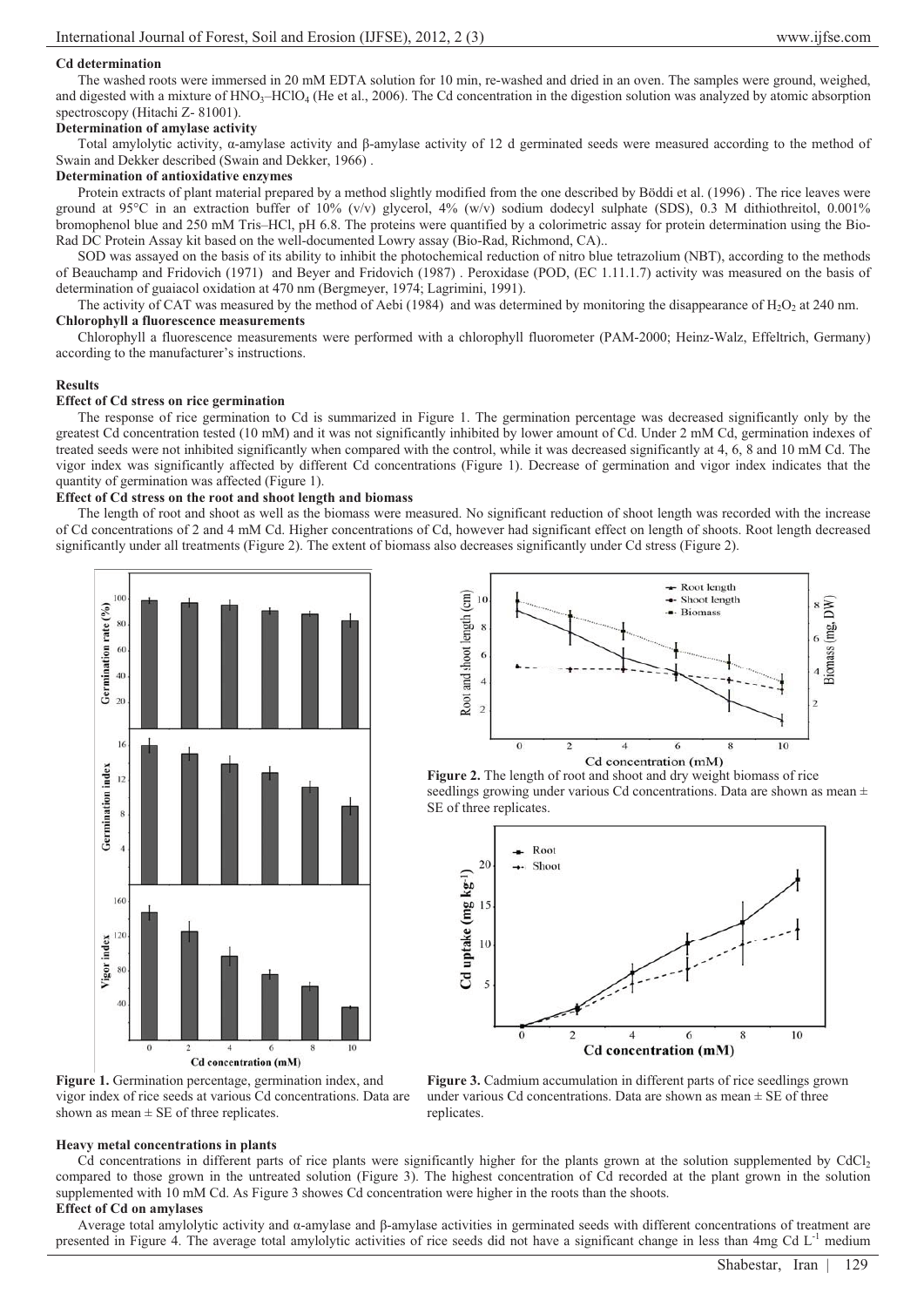compared to the control, but activity was progressively depressed with increasing concentration of Cd  $(6-10 \text{ mg L}^{-1})$ . Similar patterns of response were observed for  $\alpha$ -amylase and  $\beta$ -amylase activities. Increasing the Cd concentration resulted in decline of the total amylolytic activity,  $\alpha$ amylase activity and  $\beta$ -amylase activity of germinated seeds up to 26.8%, up to 34.7%, up to 24.7% respectively (Figure 4). **Effects of Cd on antioxidant enzymes** 

Antioxidant enzyme activity in rice leaves generally showed no significant changes at low levels of Cd exposure. But high levels of Cd stimulated enzyme activity. Significant changes in SOD activity were observed in rice seedlings with the increase in level of Cd treatment when compared with control (Table 1). With the increase in level of Cd treatment, a gradual increase in SOD activity was observed. The activity of POD increased gradually with increasing Cd concentration up to the highly toxic Cd level (Table 1). Increasing Cd concentration also resulted in a gradual increasing of the activity of CAT (Table 1).

#### **Effect of Cd on fluorescence parameters**

Exposing rice seedlings to different levels of Cd resulted in changes of the chlorophyll fluorescence parameters,  $F_0$  and  $F_M$  (Table 2). Increasing Cd concentrations resulted in increase of *F*0 values. In contrast, *FM* values decreased significantly for the whole range of Cd concentrations. The  $F_V/F_M$  values of the controls were about 0.84 (Table 2).  $F_V/F_M$  ratios decreased by increasing Cd level. Examination of  $F'/F'_{M}$  and  $\Phi$ PSII values clearly showed that these parameters had a high correlation with  $F_{V}/F_{M}$  and had similar responses (Table 2).  $\Phi$ PSII and  $F'_{V}/F'_{M}$  diminished at all Cd concentrations. A significant decrease for  $q_{P}$  was observed at all Cd levels. On the other hand, variation of  $q_{NP}$ , reflecting the nonradioactive energy dissipation was non-significant for all Cd concentrations (Table. 2).

Increasing Cd level to 4 mM had no significant effect on ETR. The 6 mM concentration of Cd, however decreased significantly the ETR (Figure 5).

**Table 1:** Effects of Cd treatments on the activities of the leaf antioxidant enzymes, CAT (mU mg<sup>-1</sup> protein), POD ( $\Delta OD_{470}$  min<sup>-1</sup> g<sup>-1</sup> FW) and SOD (U mg<sup>-1</sup> protein). The results are presented as means  $\pm$  *SD*.

|                        | Cd concentration (mM)         |                                 |                |                                                                     |                  |                 |  |
|------------------------|-------------------------------|---------------------------------|----------------|---------------------------------------------------------------------|------------------|-----------------|--|
| <b>Characteristics</b> |                               |                                 |                |                                                                     |                  | 10              |  |
| Catalase               | $56.6 \pm 8.4$ $54.5 \pm 8.1$ |                                 | $50.8 \pm 7.2$ | $52.0 \pm 4.7$                                                      | 53.1 $\pm$ 6.2   | 55.6 $\pm$ 5.9  |  |
| Peroxidase             |                               | $19.3 \pm 3.4$ 54.9 $\pm$ 5.7   | $80.3 \pm 4.1$ | $108.9 \pm 8.2$                                                     | $120.8 \pm 10.4$ | $131.9 \pm 7.5$ |  |
| Superoxide dismutase   |                               | $50.9 \pm 7.2$ $102.8 \pm 10.9$ |                | $153.9 \pm 10.6$ $285.7 \pm 13.5$ $318.3 \pm 14.1$ $359.2 \pm 14.3$ |                  |                 |  |

**Table 2:** Effects of Cd treatments on photochemical parameters of rice seedlings. The results are presented as means ± *SD.*

|                 | Cd concentration (mM) |                    |                     |                     |                     |                     |  |  |
|-----------------|-----------------------|--------------------|---------------------|---------------------|---------------------|---------------------|--|--|
| Characteristics |                       |                    | 4                   |                     |                     | 10                  |  |  |
| F <sub>0</sub>  | $175.55 \pm 15.32$    | $188.47 \pm 19.49$ | $194.79 \pm 19.28$  | $196.70 \pm 21.72$  | $233.58 \pm 26.21$  | $256.38 \pm 27.9$   |  |  |
| $F_M$           | $1050.37 \pm 92.46$   | $998.74 \pm 94.72$ | $997.28 \pm 104.13$ | $854.16 \pm 131.24$ | $819.06 \pm 121.96$ | $446.19 \pm 116.93$ |  |  |
| $F_V/F_M$       | $0.84 \pm 0.02$       | $0.76 \pm 0.02$    | $0.71 \pm 0.01$     | $0.64 \pm 0.04$     | $0.63 \pm 0.06$     | $0.54 \pm 0.09$     |  |  |
| Fv/Fm'          | $0.75 \pm 0.01$       | $0.72 \pm 0.01$    | $0.70 \pm 0.04$     | $0.68 \pm 0.02$     | $0.64 \pm 0.08$     | $0.61 \pm 0.03$     |  |  |
| $q_P$           | $0.98 \pm 0.01$       | $0.97 \pm 0.01$    | $0.96 \pm 0.01$     | $0.95 \pm 0.02$     | $0.94 \pm 0.02$     | $0.93 \pm 0.01$     |  |  |
| $q_{NP}$        | $0.19 \pm 0.01$       | $0.18 \pm 0.01$    | $0.18 \pm 0.01$     | $0.18 \pm 0.01$     | $0.20 \pm 0.02$     | $0.22 \pm 0.01$     |  |  |
| $\phi$ PSII     | $0.78 \pm 0.04$       | $0.73 \pm 0.04$    | $0.64 \pm 0.03$     | $0.63 \pm 0.05$     | $0.60 \pm 0.07$     | $0.58 \pm 0.05$     |  |  |





**Figure 4.** Amylolytic activity in rice grown in solution with different concentrations of Cd. Data are shown as mean  $\pm$  SE of three replicates.



## **Discussion**

In this study, Cd was applied at external concentrations of 2–10 mM. The results show that the germination of rice seeds was inhibited considerably with increasing Cd concentrations. Therefore, under field conditions, soil Cd pollution may have adverse effects on seed germination. In higher plants, Cd toxicity generally inhibits the growth and reduce the biomass production. In the present study germination did not decrease in response to Cd exposure (Figure 1). Cd stress caused a significant inhibition of root elongation and seedling biomass. Less toxicity has been seen in shoot (Figures 1, 2). These results are in agreement with the studies accomplished oncucumber and wheat (Munzuroglu and Geckil, 2002). Blum (1997) also found root length to be the most sensitive parameter to Cd treatment. Inhibition of root elongation is considered to be the first evident effect of Cd toxicity in plants due to the fact that plant roots are the first point of contact with the toxic Cd in the growth medium (Liu et al., 2003; Munzuroglu and Geckil, 2002). Cell division at the root tip and cell elongation in the extension zone were affected by the presence of heavy metals. Drazic et al. reported that Cd-induced inhibition of root growth was associated with a decrease of K, Mg, Ca, and Fe concentrations in roots (Drazic et al., 2006).

Cd was found accumulated in the root and leaf. The accumulation of Cd in the root and leaf depends on binding to the extracellular matrix and on the transport efficiency (Marchiol et al., 1996). Results of this research showed that the accumulation of Cd in roots was higher than in leaves (Figure 3). Most of the Cd that entered the plant system accumulated in the roots. A first barrier against Cd stress, operating mainly at the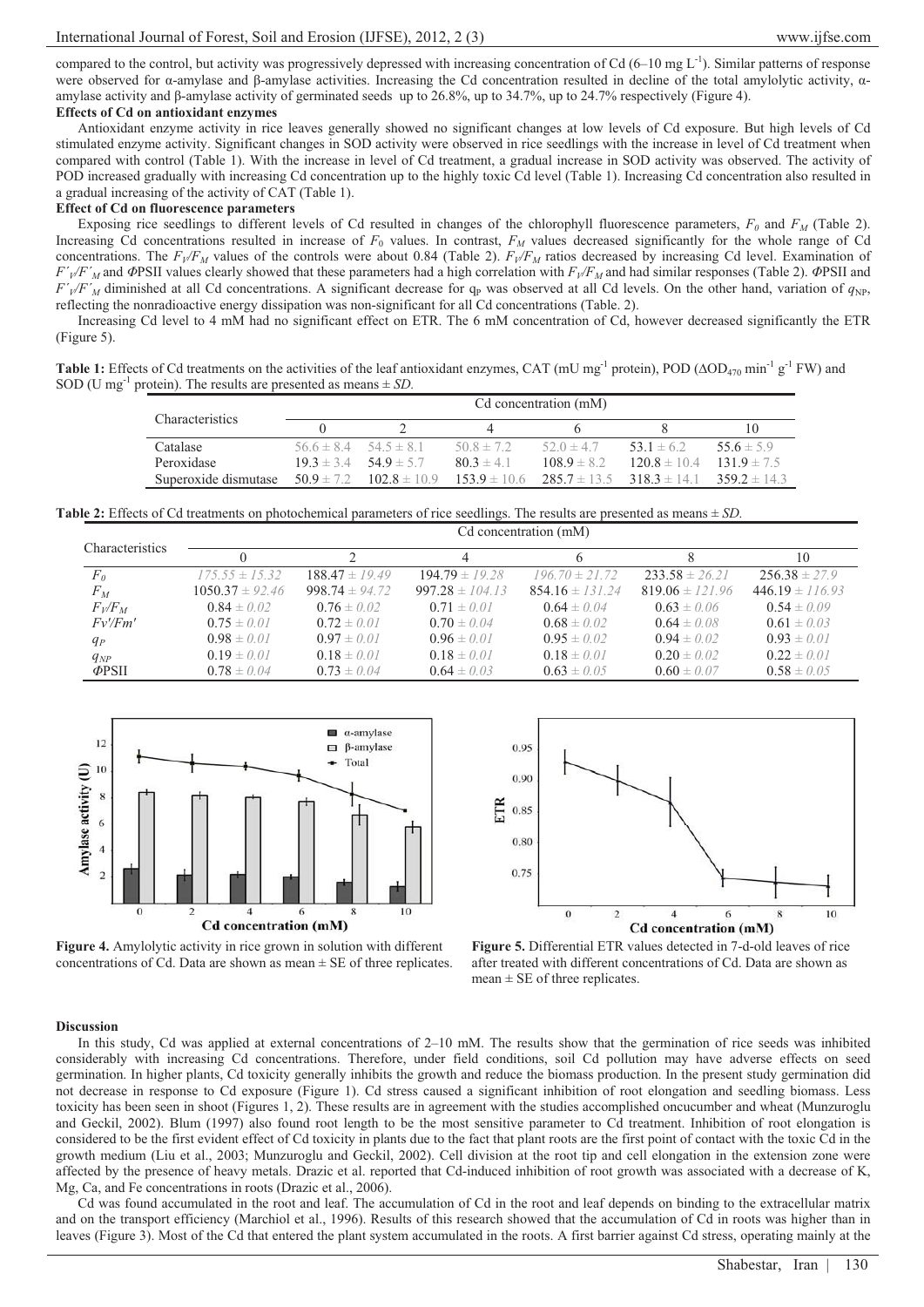root level, can be immobilization of Cd by means of the cell wall and extracellular carbohydrates . These results indicated that rice has a great ability to accumulate Cd, primarily in roots, and to prevent the transfer of excess Cd to the leaves. Similar results were reported by Wang et al. (2007). The varying levels of increments in heavy metal also recorded concentrations have been reported in wheat and corn grains (El-Naim et al., 2004). The variations in heavy metal concentrations in various parts of plants have been ascribed to compartmentalization and translocation through the vascular system (Kim et al., 2003).

Minimum concentrations of heavy metals were found in stem as it is a transporter organ (Korboulewsky et al., 2002). Plants may accumulate and store metals in root and stem in non-toxic forms. Binding of toxic metals at cell walls of roots and leaves away from sensitive sites within the cell or storing them in a vacuolar compartment are known avoidance mechanisms of heavy metal tolerance in plants (Memon et al., 2001).

It is well known that mobilization of seed reserves, which occurs during early seed germination, is crucial because it supplies substrates essential to growth of the root and plumule (Pritchard et al., 2002). Starch is quantitatively the most abundant storage material in seeds and available evidence indicates that in germinating seed starch is degraded predominantly via the amylolytic pathway (Juliano and Varner, 1969).  $\alpha$ amylase is the major enzyme involved in the initial degradation of starch into more soluble forms while phosphorylase and  $\beta$ -amylase assist in the further conversion to free sugars which affords the nutrition of seed germination (Juliano and Varner, 1969).In the present study the average total,  $\alpha$ - and  $\beta$ -amylase activities were significantly depressed by higher Cd concentrations (Figure 4), which is consistent with the effects of high concentrations of  $Cu^{2+}$ , and Hg<sup>2+</sup> on rice (He et al., 2010), and arsenate and arsenite for wheat germination (Liu et al., 2005). Thus, the inhibition of root growth by Cd is likely to be attributable in part to a lack of products of endosperm mobilization.

The presence of toxic metals in the cell leads to the formation of AOS, which cause further severe oxidative damage to different cell organelles and biomolecules . To scavenge ROS, plants possess a well-organized antioxidative defense system comprising enzymatic and nonenzymatic antioxidants. The cooperative function of these antioxidants plays an important role in scavenging ROS and maintaining the physiological redox status of organisms (Cho and Seo, 2005). In this study, a significant increase of SOD activity in leaves was observed with increasing Cd concentration. This may be attributed to the increased production of superoxide, resulting in the activation of existing enzyme pools or increased expression of genes encoding SOD (Mishra et al., 2006). Increased SOD activity caused by heavy metals has been previously observed in several plant species, and is routinely considered to be an adjustment response to stress (Verma and Dubey, 2003). A slight drop or no change in SOD activity under low levels of Cd stress indicates no excess accumulation of superoxide anion in seedlings, since SOD activity is mediated by superoxide level. Wu et al. (2003) also found a slight decrease in SOD activity accompanied by a reduction in products of lipid peroxidation in barleys with a low-level Cd treatment.

POD activity reflects the modified mechanical properties of the cell wall and cell membrane integrity of plant leaves under stress conditions. The activity of POD increased with increasing Cd concentration. The increase in SODand POD activities indicated that seedlings had the capacity to adapt to moderate Cd concentrations by developing an antioxidative defense system. A similar result was obtained by Wu et al. (2003) who observed the increase in SOD, POD and CAT activities for barley under Cd stress.

Physiological processes such as photosynthesis are very sensitive to heavy metals in higher plants (Tanyolac et al., 2007). This research has shown that the photo activation of PSII is inhibited by Cd. Increasing Cd concentration resulted in slightly increase of  $F<sub>0</sub>$  but progressively decrease of  $F<sub>M</sub>$  (Table 2). The increase in  $F<sub>0</sub>$  with Cd treatment can be attributed to an impact on the PSII reaction centre, or a reduction in the energy transfer from the antennae to the reaction center (Ralph and Burchett, 1998). It is generally accepted that the  $F<sub>M</sub>$  intensity expresses the state of PSII when all QA molecules are in the reduced stage (Mallick and Mohn, 2003). The decline in the *FM* suggests a change in the ultrastructure of thylakoid membrane, affecting the ETR. Both  $F_0$  and  $F_M$  caused a decrease in  $F_V/F_M$  when exposed to increasing Cd concentrations. The ratio of  $F_V/F_M$  is often used as a stress indicator and describes the potential yield of the photochemical reaction (Mallick and Mohn, 2003). It is reported that  $F_V/F_M$  may decrease if reoxidation of QA was limited by the decrease or partial block of electron transport from PSII to PSI Mallick and Mohn (2003). In parallel, photochemical parameters showed that Cd treatment likely caused more oxidative damage and did not indicate cessation of PSII activity, even though plant death was not observed at the highly toxic Cd level. Also, decreased *FV/FM* resulted in a decrease in the quantum efficiency of excitation energy trapping of the open PSII reaction center  $(F/\sqrt{F^2})$  and in the quantum efficiency of PSII open centers in a light-saturated state,  $\Phi$ PSII. However, the 10mM Cd concentration caused the maximum decrease in  $F_V/F_M$ ,  $F'_{V}/F'_{M}$  and *-*PSII (Table 2). Increasing of *q*NP with increase of Cd concentration, indicating a rise of the thermal dissipation in PSII antennae, often results in a decrease in  $F'_{V}/F'_{M}$  (Lu and Zhang, 2000; Lu et al., 2000). Despite decrease of  $F'_{V}/F'_{M}$  in the presence of Cd,  $q_{NP}$  did not change considerably with increasing Cd concentration (Table 2). It was suggested that the Cd-induced decrease in  $F'/\sqrt{F'}_M$  was probably not involved in the process of  $q_{NP}$ . On the other hand,  $q_P$  decreased with increasing Cd concentration. The decreased qP suggested a down regulation of the open PSII reaction centers (Genty et al., 1989).

#### **Acknowledgments**

The author is thankful to Dr Henrik Aronsson (University of Gothenburg) for his valuable support.

#### **References**

Aebi H (1984) Catalase in vitro. Method Enzymol 105:121-126.

Agrawal GK, Jwa N-S, Rakwal R (2009) Rice proteomics: Ending phase I and the beginning of phase II. Proteomics 9(4):935-963.

Ahsan N, Renaut J, Komatsu S (2009) Recent developments in the application of proteomics to the analysis of plant responses to heavy metals. PROTEOMICS 9(10):2602-2621.

Aina R, Labra M, Fumagalli P, Vannini C, Marsoni M, Cucchi U, Bracale M, Sgorbati S, Citterio S (2007) Thiol-peptide level and proteomic changes in response to cadmium toxicity in Oryza sativa L. roots. Environmental and Experimental Botany 59(3):381-392.

Alvarez S, Berla BM, Sheffield J, Cahoon RE, Jez JM, Hicks LM (2009) Comprehensive analysis of the Brassica juncea root proteome in response to cadmium exposure by complementary proteomic approaches. Proteomics 9(9):2419-2431.

Baudouin-Cornu P, Labarre J (2006) Regulation of the cadmium stress response through SCF-like ubiquitin ligases: comparison between Saccharomyces cerevisiae, Schizosaccharomyces pombe and mammalian cells. Biochimie 88(11):1673-1685.

Beauchamp C, Fridovich I (1971) Superoxide dismutase: improved assays and an assay applicable to acrylamide gels. Anal Biochem 44(1):276-287.

Benbrahim-Tallaa L, Liu J, Webber MM, Waalkes MP (2007) Estrogen signaling and disruption of androgen metabolism in acquired androgen-independence during cadmium carcinogenesis in human prostate epithelial cells. The Prostate 67(2):135-145.

Bergmeyer HU (1974) Methods of enzymatic analysis. 2d English ed. Academic Press, New York.

Beyer WF, Fridovich I (1987) Effect of hydrogen peroxide on the iron-containing superoxide dismutase of Escherichia coli. Biochemistry-US 26(5):1251-7.

Blum WH (1997) Cadmium uptake by higher plants. Paper presented at the Fourth International Conference on the Biogeochemistry of Trace Elements, Berkeley, **USA** 

Böddi B, Evertsson I, Ryberg M, Sundqvist C (1996) Protochlorophyllide transformations and chlorophyll accumulation in epicotyls of pea (Pisum sativum). Physiol Plantarum 96:706-713.

Cabral JR, Freitas PSL, Bertonha A, Muniz AS (2010) Effects of wastewater from a cassava industry on soil chemistry and crop yield of lopsided oats (Avena strigosa Schreb.). Brazilian Archives of Biology and Technology 53:19-26.

Chirila E, Canuta M, Pavel O (2009) Cd and Pb determination in some Romanian south eastern region cereals. Ovidius University Annals of Chemistry 20(1):142- 145.

Cho UH, Seo NH (2005) Oxidative stress in Arabidopsis thaliana exposed to cadmium is due to hydrogen peroxide accumulation Plant Sci 168(1):113-120. Deckert J (2005) Cadmium Toxicity in Plants: Is There any Analogy to its Carcinogenic Effect in Mammalian Cells? BioMetals 18(5):475-481.